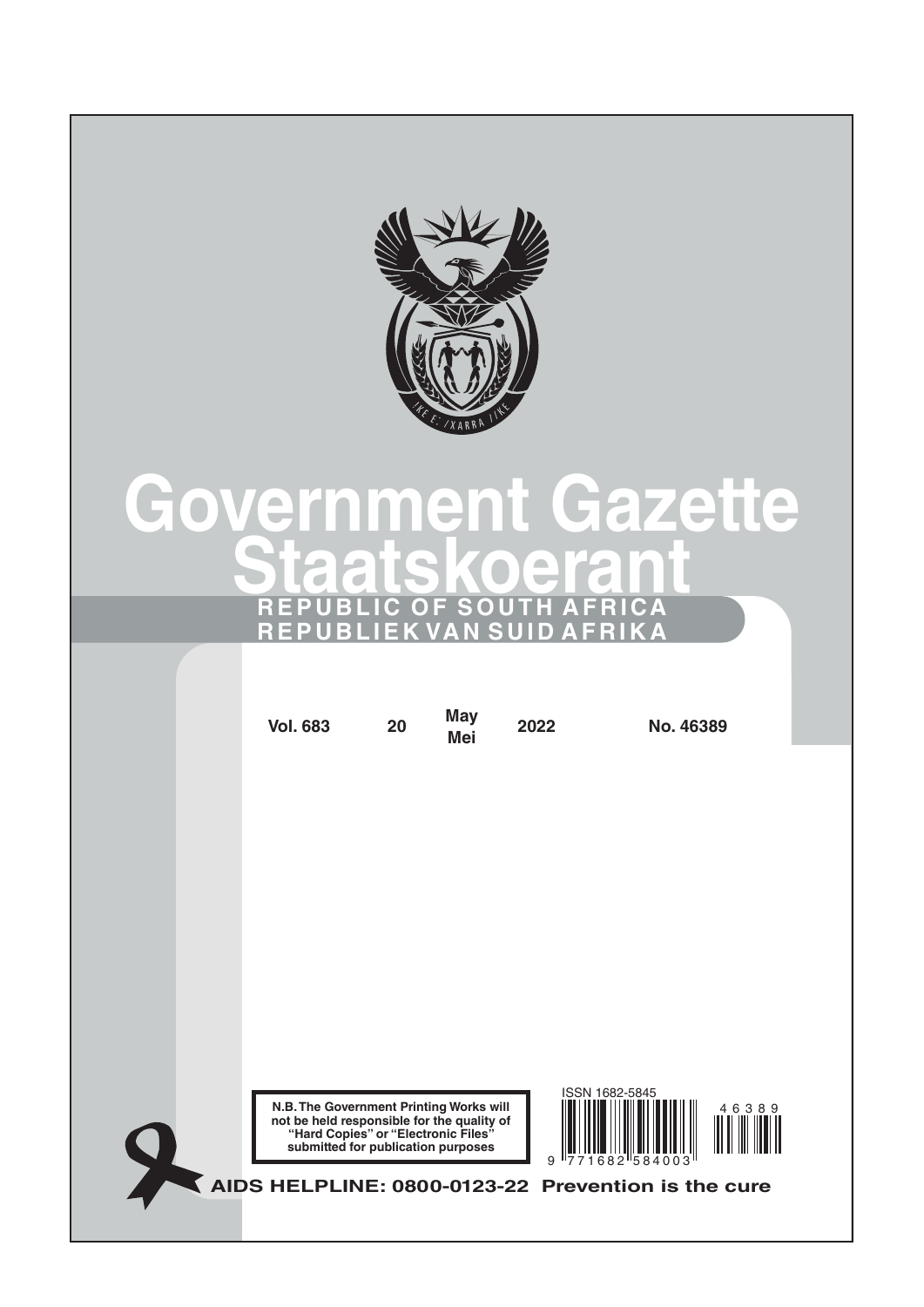## **IMPORTANT NOTICE:**

**The GovernmenT PrinTinG Works Will noT be held resPonsible for any errors ThaT miGhT occur due To The submission of incomPleTe / incorrecT / illeGible coPy.**

**no fuTure queries Will be handled in connecTion WiTh The above.**

#### **Contents**

*Page Gazette No. No. No.*

#### Government Notices • Goewermentskennisgewings

**Forestry, Fisheries and the Environment, Department of / Bosbou, Visserye en die Omgewingsake, Departement van**

| 2106 | National Environmental Management: Waste Act, 2008 (Act No.59 of 2008) NEMWA: Consultation on the intention to take        |       |  |
|------|----------------------------------------------------------------------------------------------------------------------------|-------|--|
|      | a decision on applications for the exclusion of a waste stream or a portion of such a waste stream for beneficial use from |       |  |
|      |                                                                                                                            | 46389 |  |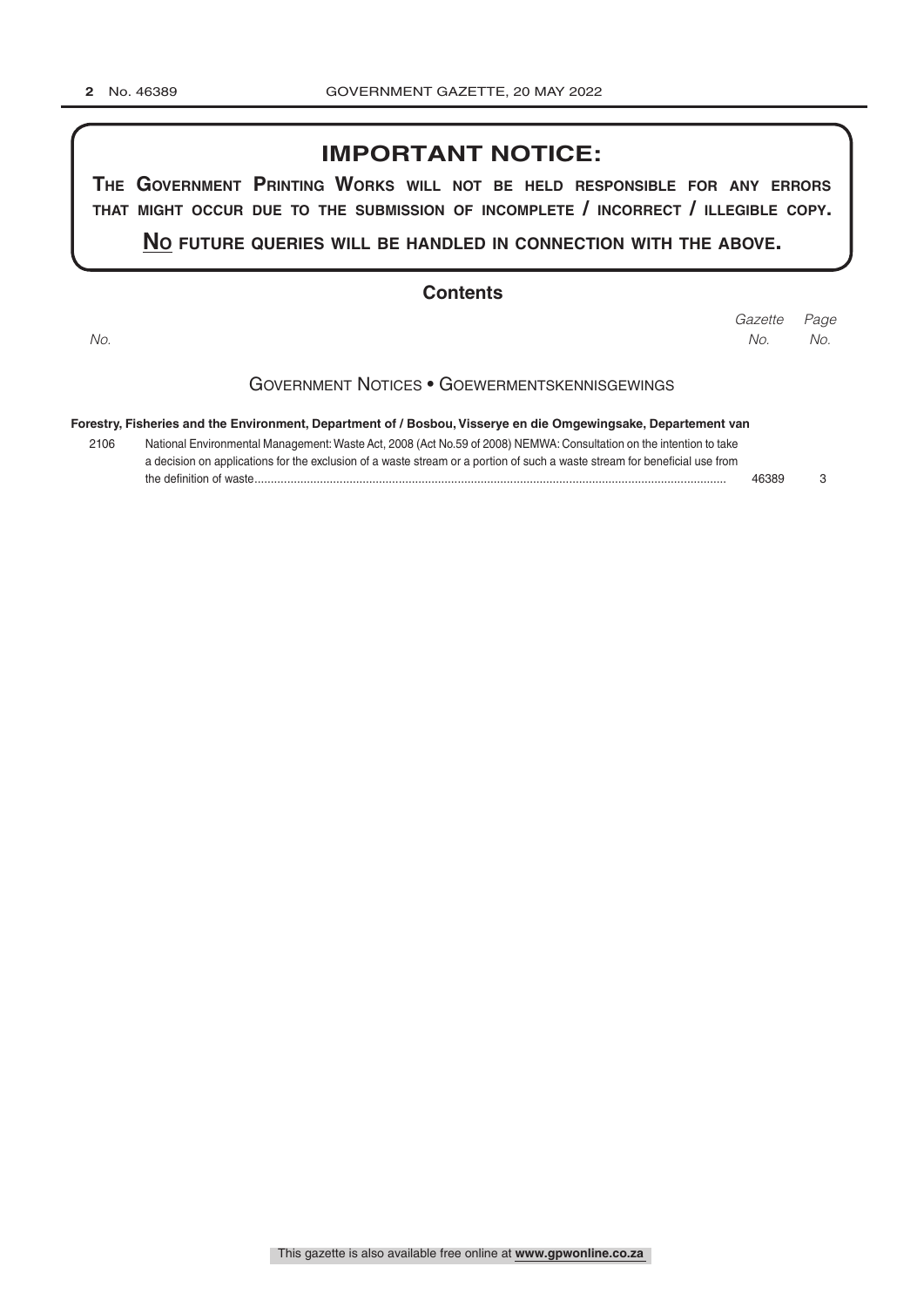### Government Notices • Goewermentskennisgewings

#### **DEPARTMENT OF FORESTRY, FISHERIES AND THE ENVIRONMENT**

**NO. 2106 20 May 2022**

#### NATIONAL ENVIRONMENTAL MANAGEMENT: WASTE ACT, 2008 (ACT NO. 59 OF 2008)

#### CONSULTATION ON THE INTENTION TO TAKE A DECISION ON APPLICATIONS FOR THE EXCLUSION OF A WASTE STREAM OR A PORTION OF SUCH A WASTE STREAM FOR BENEFICIAL USE FROM THE DEFINITION OF WASTE

I. Barbara Dallas Creecy, Minister of Forestry, Fisheries and the Environment, hereby under regulation 6(3) of the Regulations regarding the exclusion of a waste stream or a portion of a waste stream from the definition of waste, 2018, published under Government Notice R.715 of Government Gazette 41777 of 18 July 2018 ("the Regulations"), read with sections 72 and 73 of the National Environmental Management: Waste Act, 2008 (Act No. 59 of 2008), consult on my intention to make a decision on applications for the exclusion of a certain waste stream or a portion of such waste stream, from the definition of waste, for the purposes of a certain beneficial use, as indicated in the Schedule hereto.

The Regulations prescribe the manner in which a person or a category of persons may apply to the Minister for the exclusion of a waste stream or a portion of a waste stream from the definition of waste. The Regulations set out the process and procedure to be followed before the Minister takes a decision on the applications.

In consideration of the applications, the criteria contemplated in regulation 7 and the risk assessment contemplated in regulation 8 of the Regulations, must be taken into account. Once a waste stream has been excluded from the definition of waste, a risk management plan, which is based on the risk assessment, must be complied with. Annual reports in terms of regulation 10 of the Regulations, must be sent to the Department.

The risk assessments and the risk management plans for the waste streams under consideration can be found on the following website link: http://sawic.environment.gov.za under "Draft documents for comment".

Members of the public are invited to submit to the Minister, within 30 days from the date of publication of this notice in the Government Gazette or in the newspaper, whichever is the later date, written representations, or objections to any of the following addresses:

| By post to: | The Director-General                                                                        |
|-------------|---------------------------------------------------------------------------------------------|
|             | Department of Forestry, Fisheries and the Environment                                       |
|             | Attention: Mr Jeremia Sibande                                                               |
|             | Private Bag X447                                                                            |
|             | <b>PRETORIA</b>                                                                             |
|             | 0001                                                                                        |
| By hand at: | Ground Floor (Reception), Environment House, 473 Steve Biko Road, Arcadia, Pretoria<br>0001 |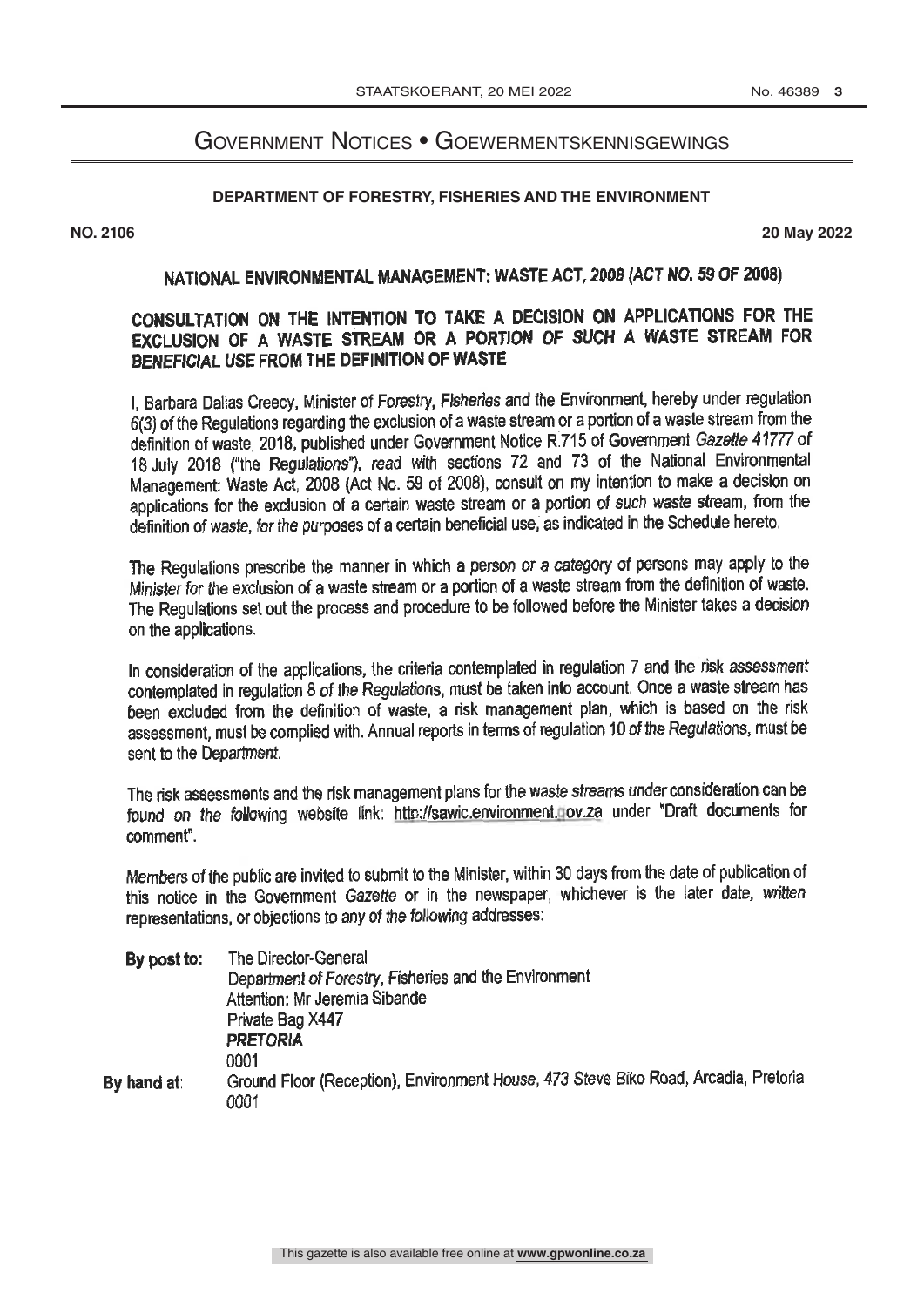#### By email to: jsibande@dffe.gov.za

Any enquiries in connection with the notice may be directed to Mr Jeremia Sibande at Tel: 012 399 9832/067 417 3844

The Government Notice and Register of the applications received can also be accessed at http://sawic.environment.gov.za under "Draft documents for comment".

Comments received after the closing date may not be considered.

Rhen

**BARBARA DALLAS CREECY** MINISTER OF FORESTRY, FISHERIES AND THE ENVIRONMENT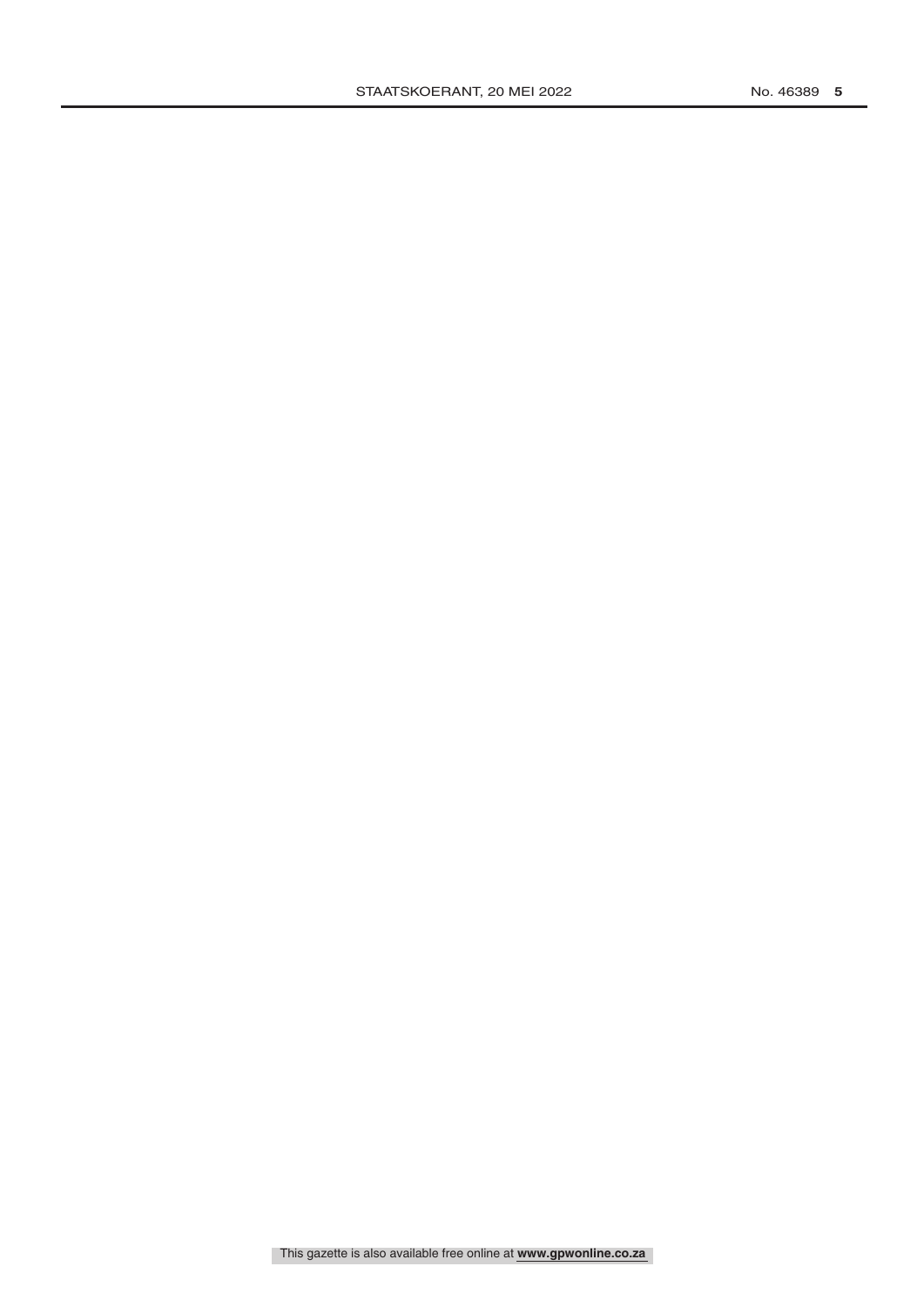This gazette is also available free online at **www.gpwonline.co.za**